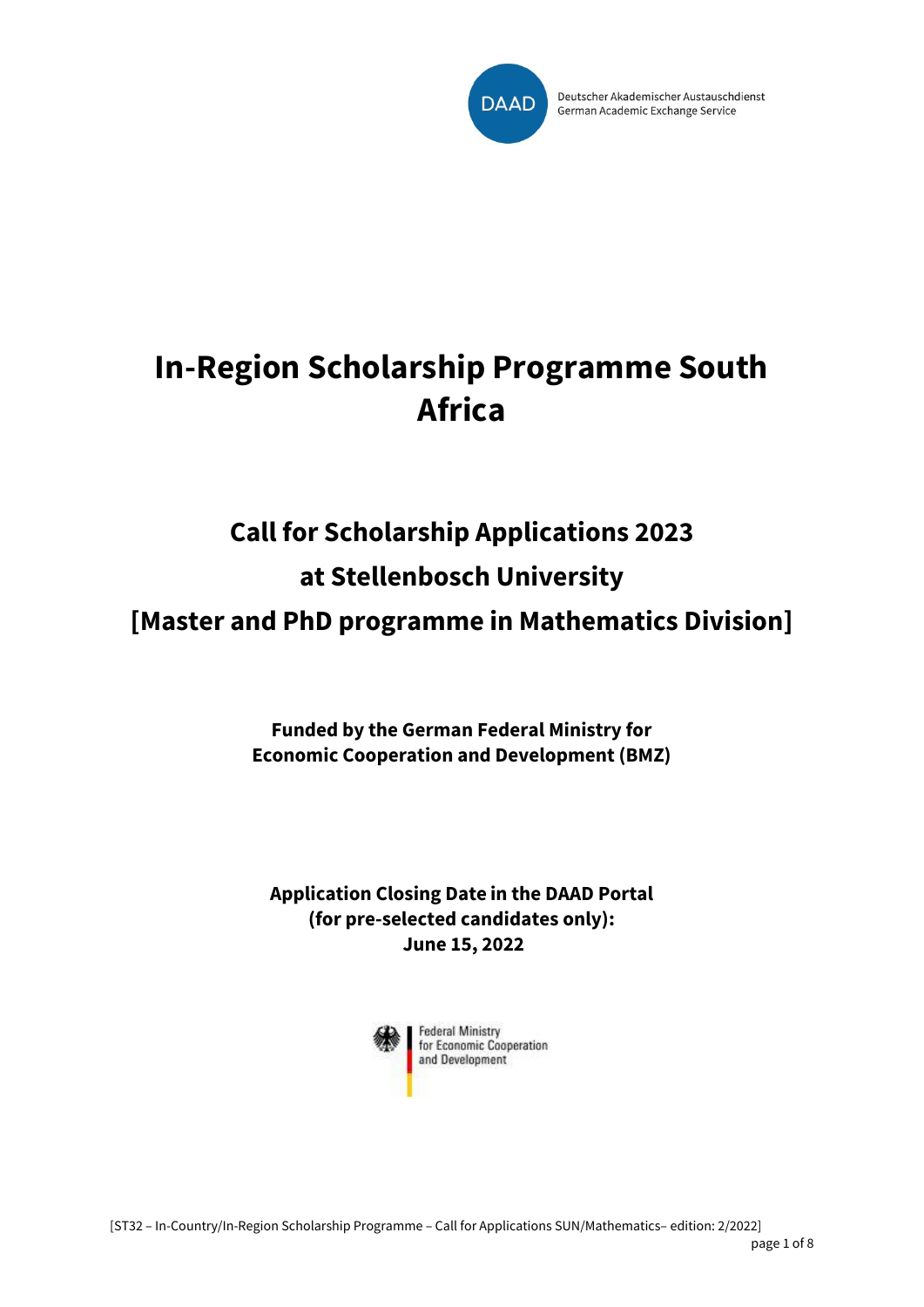

#### **Programme objectives**

The programme aims at fostering strong, internationally oriented higher education systems in Sub-Saharan Africa with the capacity to contribute to sustainable development. To this end, scholarships are granted for development-related Master or doctoral studies for individuals who plan to pursue a career in teaching and / or research at a higher education institution in Sub-Saharan Africa.

By training future academic and professional leaders, the programme contributes to the following **long-term impacts:**

- Qualified professionals' involvement in the solution of development-related problems in Sub-Saharan Africa
- Graduates strengthening education and research in Sub-Saharan Africa
- Structural strengthening and regional networking of partner institutions and partner universities

To achieve these long-term impacts, the following outcomes have been formulated as programme objectives:

| <b>Programme objective 1:</b> | Graduates have qualified to take over responsible<br>positions in their, or for their, region of origin |  |
|-------------------------------|---------------------------------------------------------------------------------------------------------|--|
| <b>Programme objective 2:</b> | The participation of women and underprivileged groups<br>is reinforced                                  |  |
| <b>Programme objective 3:</b> | Organizational, financial and personal capacities of<br>partner institutions are strengthened           |  |

As part of the "In-Country/In-Region Scholarship Programme", DAAD offers scholarships for PhD and Master studies. The programme is funded by the German Federal Ministry of Economic Cooperation and Development (BMZ) and aims at university staff in the first line, without neglecting the public sector demand of academically trained personnel.

The target group for scholarships are graduates and postgraduates from Sub-Saharan Africa (excluding South Africa) with a first academic degree if applying for a Master's programme, or with a Master's degree if applying for a doctoral programme who want to pursue Master's or PhD courses,

• in another Sub-Saharan African country

(**In-Region scholarships** are aimed at students who want to participate in a study programme in a country of their home region (here: Sub-Saharan Africa /outside their home country and in the country for which they do not have a residence permit).

It has been agreed upon that DAAD cooperates with Stellenbosch University by offering up to **5 In-Region scholarships for Master studies and up to 6 In-Region scholarships for PhD studies** at Stellenbosch University for the intake 2023.

The awarding of scholarships will be subject to the provision of funds.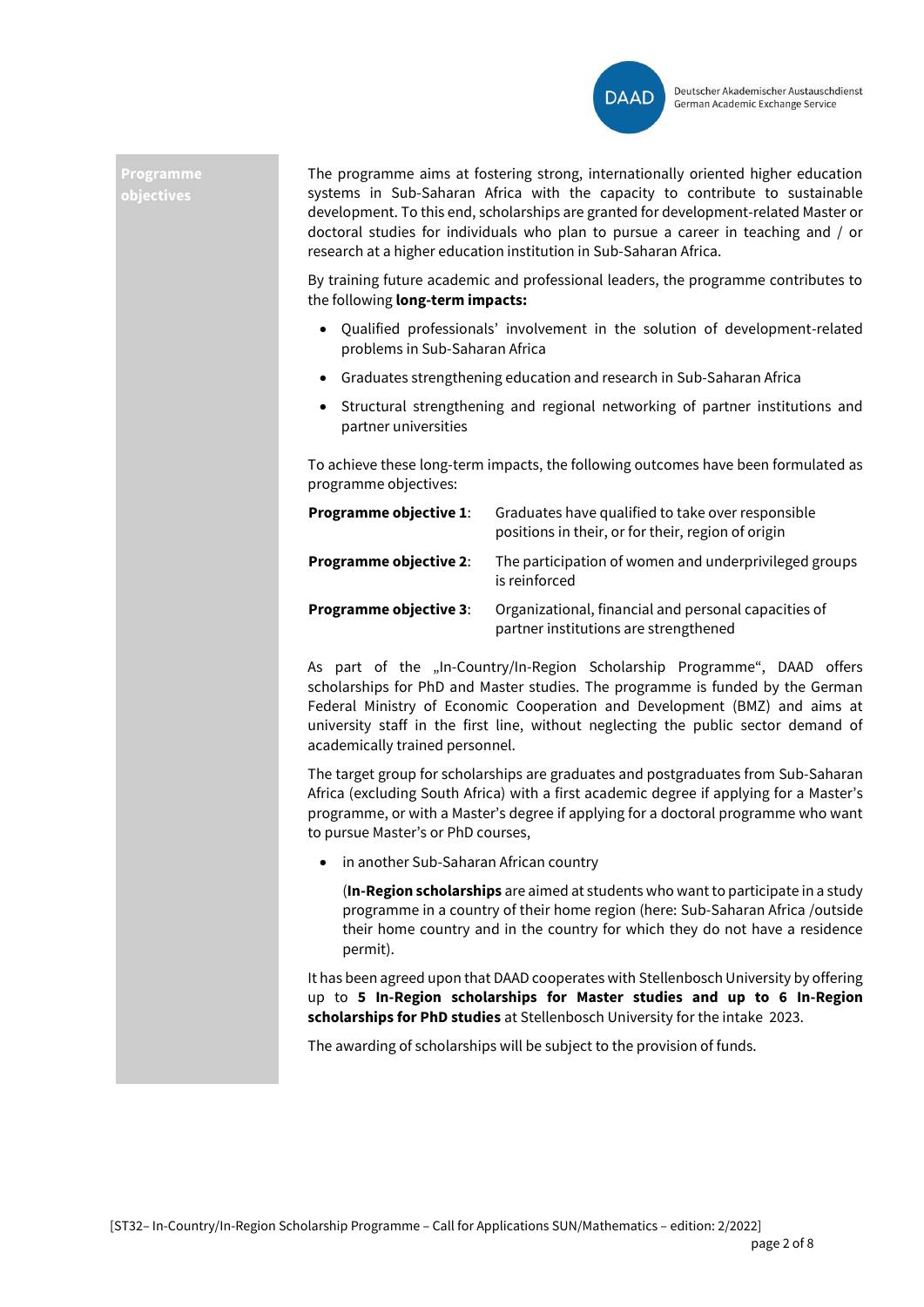

| <b>Application</b>     | Applicants                                                                                                                                                                                                                                                                                                                                                               |
|------------------------|--------------------------------------------------------------------------------------------------------------------------------------------------------------------------------------------------------------------------------------------------------------------------------------------------------------------------------------------------------------------------|
| requirements           | have successfully completed generally four-year university degree, equivalent to<br>BSc Hons (Master candidates) or a two-year university degree (doctoral<br>candidates) with above average results (at least: Second Class/Upper Division or<br>equivalent, if applicable)                                                                                             |
|                        | clearly show motivation and strong commitment<br>$\bullet$                                                                                                                                                                                                                                                                                                               |
|                        | have thorough knowledge of the language of instruction<br>$\bullet$                                                                                                                                                                                                                                                                                                      |
|                        | have generally completed their last university degree not more than 6 years ago<br>$\bullet$<br>at the time of application                                                                                                                                                                                                                                               |
|                        | must be nationals or permanent resident of a Sub-Saharan African country<br>$\bullet$<br>(excluding South Africa)                                                                                                                                                                                                                                                        |
|                        | should generally be a) staff member of a public university, b) candidate<br>٠<br>considered for teaching or research staff recruitment, c) from the public sector<br>and/or d) Alumni of the DAFI-programme                                                                                                                                                              |
|                        | Female applicants, refugees with recognized refugee status and candidates from other<br>less privileged regions or groups are especially encouraged to participate in the<br>programme.                                                                                                                                                                                  |
|                        | Scholarships are initially granted for one year and can be extended to a maximum of<br>the regular period of study upon receipt of an application for extension. Scholars must<br>demonstrate satisfactory progress before an extension is granted.                                                                                                                      |
|                        | Please note: Stellenbosch University might have additional requirements for<br>admission to the university.                                                                                                                                                                                                                                                              |
| <b>Eligible fields</b> | The In-Region Scholarship Programme supports studies in subject areas with strong<br>relevance to national development.                                                                                                                                                                                                                                                  |
|                        | The scholarships at Stellenbosch University are available in the following field:                                                                                                                                                                                                                                                                                        |
|                        | <b>Mathematics</b>                                                                                                                                                                                                                                                                                                                                                       |
| <b>Place of tenure</b> | Stellenbosch University, Stellenbosch, South Africa                                                                                                                                                                                                                                                                                                                      |
|                        |                                                                                                                                                                                                                                                                                                                                                                          |
| <b>Duration and</b>    | The duration                                                                                                                                                                                                                                                                                                                                                             |
| commencement           | of the PhD programme is generally three years and is usually starting in January<br>2023                                                                                                                                                                                                                                                                                 |
|                        | of the Master programme is generally two years and is usually starting in January<br>$\bullet$<br>2023.                                                                                                                                                                                                                                                                  |
|                        | Please note that the maximum duration of the scholarship is based on the time that is<br>left until the scholarship holder has reached the regular period of studies in that<br>programme; i.e., if you apply for a DAAD scholarship starting in your second year of<br>studies of a three-year programme, the maximum duration of the scholarship will be<br>two years. |
|                        | The standard period of study and the start date are based on the agreement between<br>the host university and the DAAD.                                                                                                                                                                                                                                                  |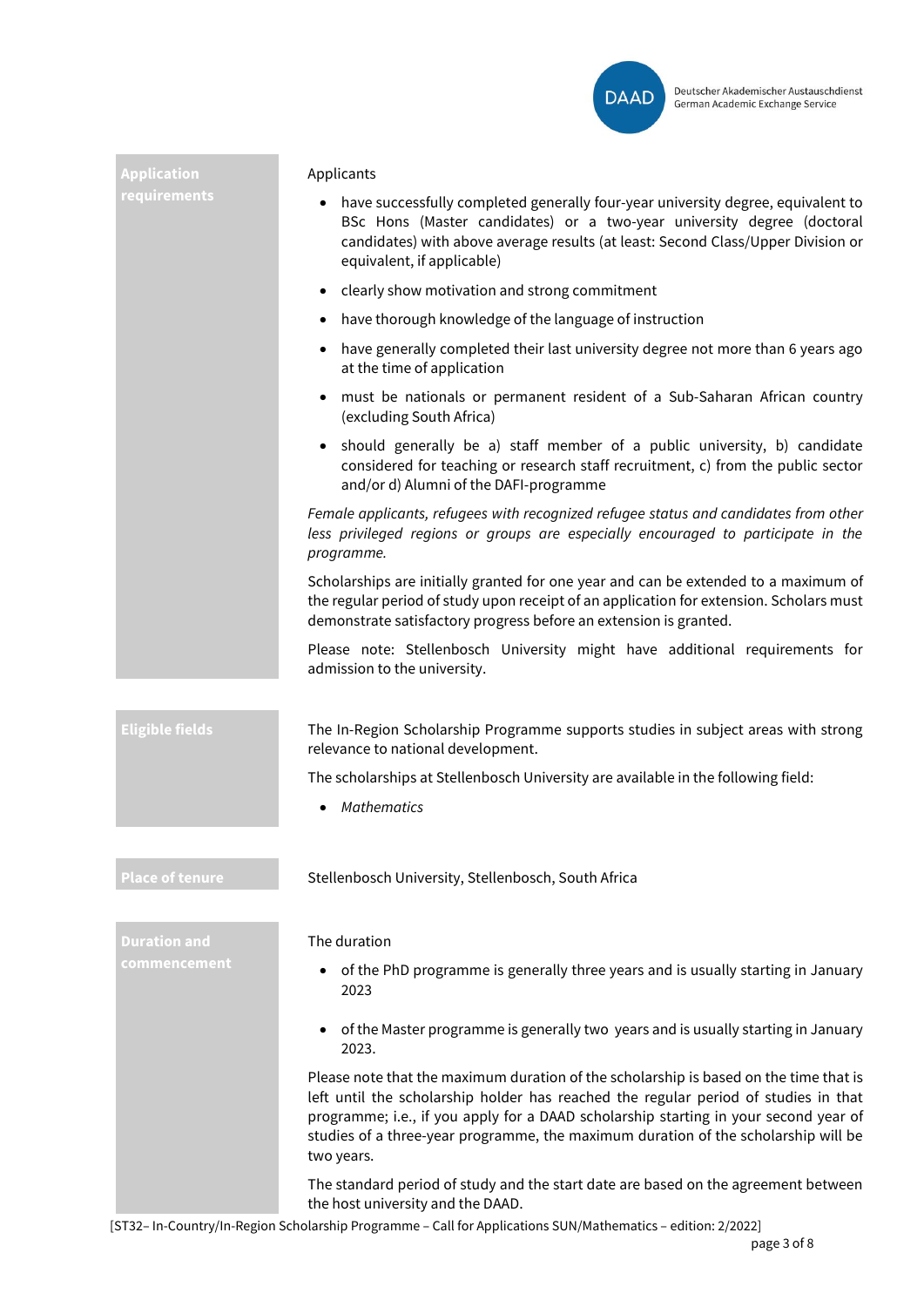

## **Application and**

**Application** 

**The application process contains two steps. Please be aware of the DAAD application deadline for pre-selected candidates as well as** Stellenbosch University**'s deadline.**

### First step:

Applicants must apply for their studies at Stellenbosch University using the contacts and the method that is prescribed by the institution. Stellenbosch University **has set its own deadlines.**

Additionally, once you submit your application to Stellenbosch University, please send a short notification to DAAD that you have applied with the subject "Your Surname\_First name\_ Stellenbosch University, Mathematics" to the email address of the DAAD contact person given below.

Please note: In some countries in Sub-Saharan Africa, a document from the Qualifications Authority must be submitted for admission to the universities (e.g. from SAQA in South Africa). Please note that the application for these documents may take long and that it is the applicant's responsibility to get informed at an early stage in order to receive the documents from the respective authorities in time.

Stellenbosch University will screen, pre-select (according to DAAD selection criteria) and short-list the applicants. A detailed report consisting of the shortlisting procedure, the entire list of applicants, the ranked shortlist and the shortlisting panel members will also be availed to DAAD. The ranked shortlist will contain preferably triple (at least double) the number of scholarships that have been attributed to the institution.

DAAD reserves the right of final selection.

### Second step:

Stellenbosch University will provide the shortlisted candidates with the link to the DAAD-Portal. Only the pre-selected candidates are asked to log into the DAAD portal, register themselves and submit an DAAD application. **DAAD Deadline: June 15, 2022**

**Mandatory documents to be submitted (in either English or German) for the DAAD scholarship application:** 

- DAAD application form duly filled in (available in the DAAD-Portal)
- Curriculum vitae, including a list of publications (if applicable).
- Recommendation letter by university teachers (Master 1, PhD 2)
- Letter of admission for the host university (this can be subsequently submitted before the scholarship begins if it is not available at the time of application)
- Certified copies of university degree certificates including transcripts
- Letter of motivation
- Copy of the passport
- If applicable, information on the UNHCR registration as refugee
- Only for research-based Master programmes:

a timetable including location of the implementation (if applicable: mentioning the planned research stay in Germany, see "Additional benefits")

[ST32– In-Country/In-Region Scholarship Programme – Call for Applications SUN/Mathematics – edition: 2/2022]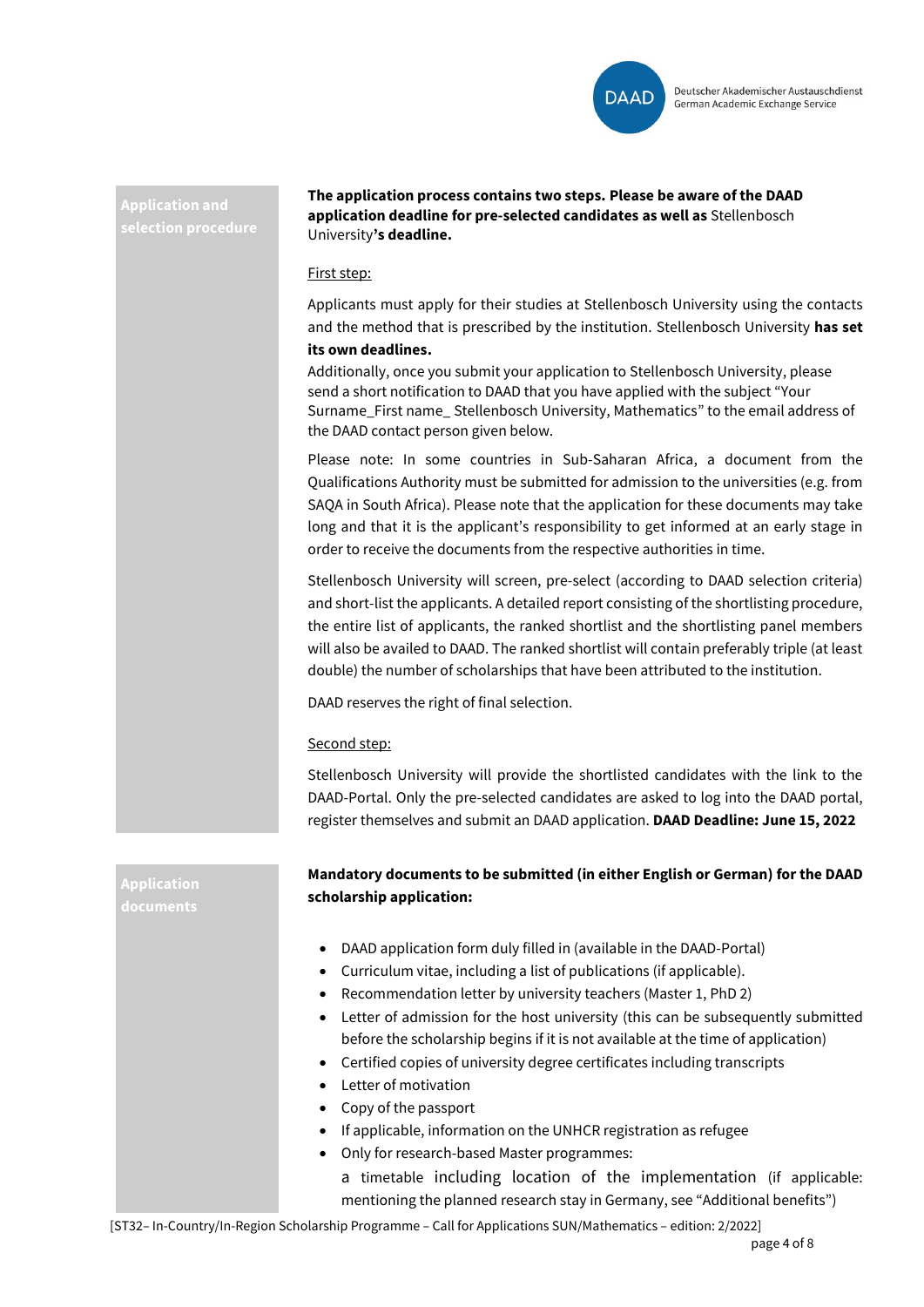

-------------------------------------------------

- **Additional documents only for PhD programmes:** 
	- Declaration of acceptance from the academic supervisor or a commitment letter from the host institution that a supervisor will be assigned
	- Detailed and precise PhD proposal (8-10 pages)
	- detailed work and timetable including location of the implementation (if applicable: mentioning the planned research stay in Germany, see "Additional benefits")

Please note that a detailed and comprehensive proposal is necessary for the assessment. Concept notes will not be accepted.

- Abstract of the proposal on one page (please include name and title of proposal

#### **Optional:**

• Additional documents that might be relevant for your application (e.g. proof of internships, proof of employment).

Your application is only valid if you submit all the required documents to the DAAD portal on time. Incomplete applications cannot be considered. You are responsible for ensuring that your applications are complete. **If you do not have documents such as recommendation letter and/or letter of admission at the time of application, please mention and explain this at an appropriate place in the application.**

Please note that the scholarship only becomes effective as soon as the Admission Letter from the university is issued. This must be submitted to the DAAD Portal as soon as possible and is part of a complete application (this can be subsequently submitted before the scholarship begins if it is not available before).

DAAD reserves the right of final selection.

**Submission of** 

Applications have to be submitted via the DAAD portal.

Applications submitted through other channels or to other authorities will not be considered.

The DAAD portal closes at 24.00 hrs. Central European Time (CET or CEST) on the last application day.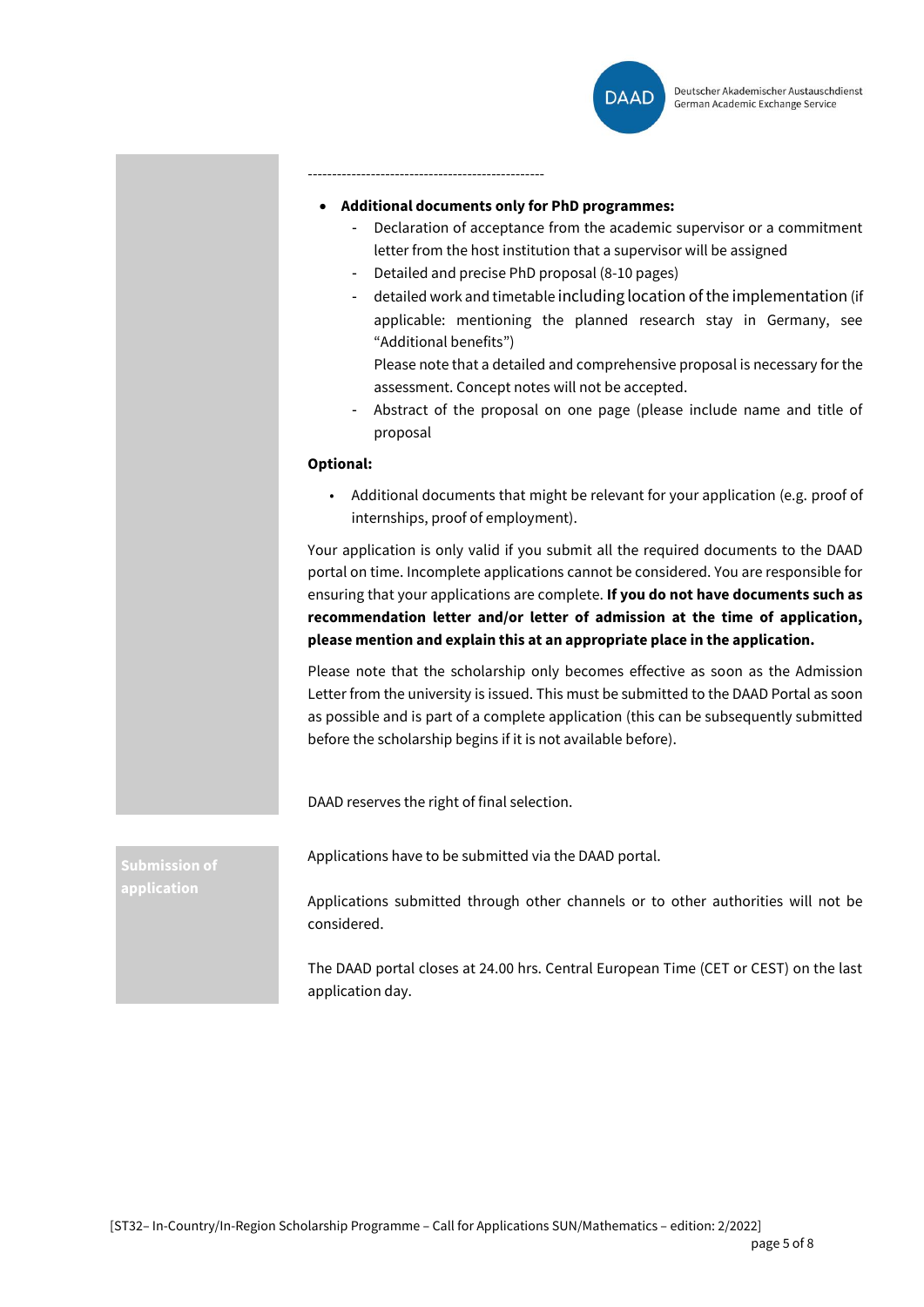

**Scholarship funding** The scholarship covers:

| <b>Item</b>                                             | <b>Payment</b>                                     | Amount                                                                                                              |
|---------------------------------------------------------|----------------------------------------------------|---------------------------------------------------------------------------------------------------------------------|
| <b>Tuition Fees*</b>                                    | annually                                           | The regularly charged amount will<br>be specified in the letter of award.                                           |
| <b>Study and research</b><br>allowance                  | annually                                           | 460 EUR (Master)<br>920 EUR (PhD)                                                                                   |
| <b>Printing allowance</b>                               | once towards the<br>end of scholarship             | 400 EUR (Master)<br>800 EUR (PhD)                                                                                   |
| Monthly<br>Scholarship<br>(Accommodation,<br>Food etc.) | monthly                                            | 450 EUR (Master)<br>500 EUR (PhD)                                                                                   |
| <b>Travel allowance</b>                                 | usually twice<br>(beginning/end of<br>scholarship) | The flat rate travel allowance will<br>be specified in the letter of award.                                         |
| <b>Insurance</b>                                        | annually                                           | If applicable<br>Further information regarding the<br>health insurance will be specified in<br>the letter of award. |

\*Please note that in some cases not all fees and costs that are mentioned on the official fee structure of the host institution can be covered by DAAD in full, e.g. if the agreement with the funding organization prevents us from funding certain items in the fee structure or if items that are included in the fees are supposed to be covered through the individual scholarship benefits. DAAD will transfer the fees directly to the host institution.

## **Payment of**

The DAAD will endeavour to transfer / pay out the first monthly payment to you as quickly as possible after your arrival/ after the beginning of your scholarship. Processing the first transfer of funds may take some time, especially if you are able to set up your bank account only after your arrival in your destination country. To be able to cover the costs which arise until you receive your first scholarship payment, we recommend that you bring a financial reserve with you.

Payments generally cannot be made in advance/prior of the scholarship start date and the commencement of studies at the host institution. Furthermore, no additional benefits that are not listed in this call for applications, such as benefits for family members, can be made/granted.

Please note that the travel allowance for In-Region scholarship holders will only be transferred along with the first scholarship rate, i.e. after the arrival in the host country.

The scholarship will be paid directly to the scholarship holder´s banking account. Further details will be announced after admission to the scholarship programme on the Letter of Award.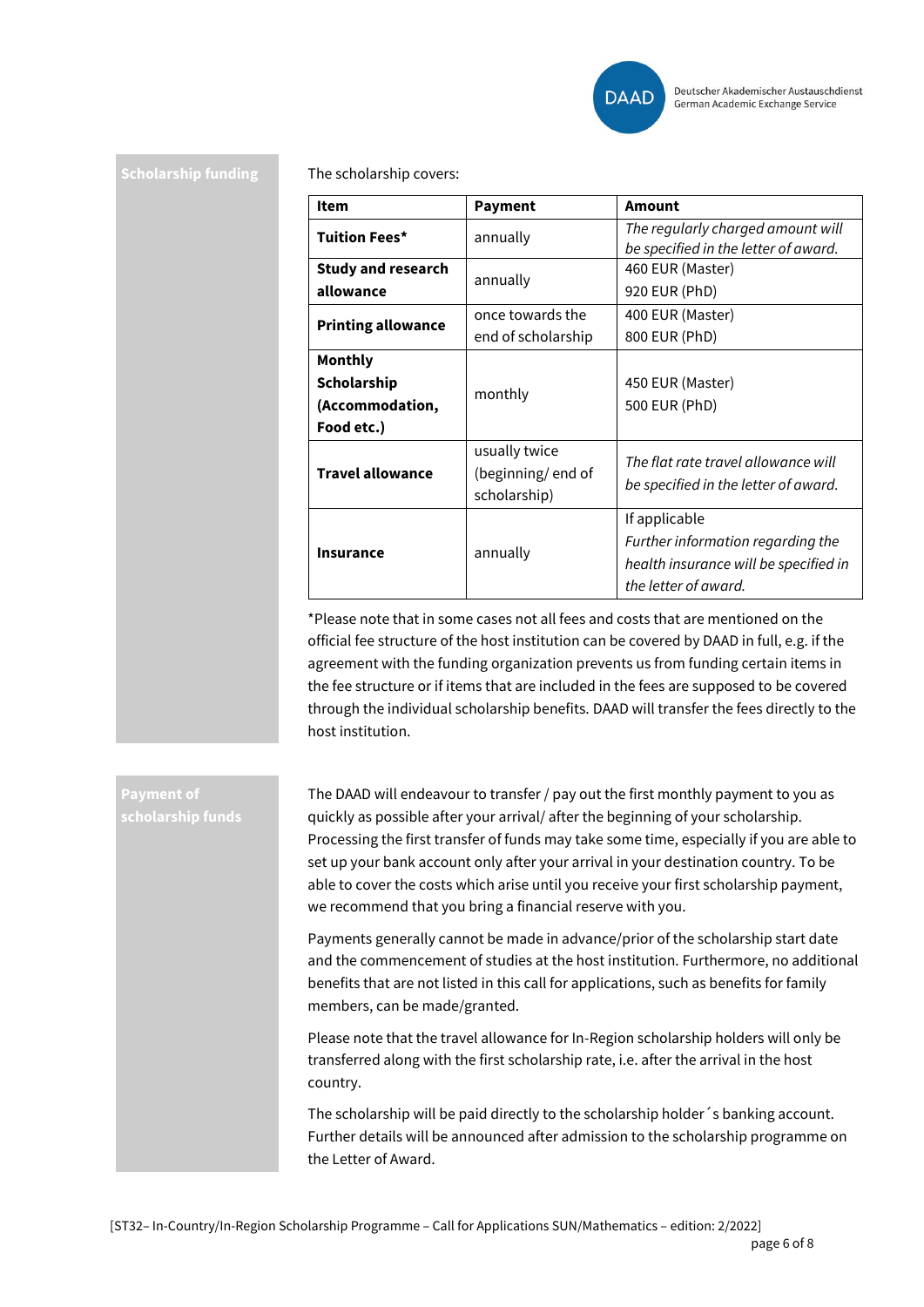![](_page_6_Picture_0.jpeg)

**Additional benefits** DAAD In-Region scholarship holders are also

- a) encouraged to apply for a s**hort-term research stay in Germany** for 3 up to 6 months.
	- Please note:
	- **The short-term research stay in Germany should preferably be announced in the application for the regular scholarship** and can only be awarded if the necessary financial means are available.
	- If you would like to apply, please note that the funding period for a short-term research stay in Germany is part of the In-Country/In-Region programme and the regular study period of the programme may not be exceeded by the short-term research stay in Germany, this must be included in the regular study period of the In-Country/In-Region programme.

The short-term research scholarship includes:

- a monthly scholarship payment for living costs
- health/accident/personal liability insurance
- a flat-rate travel allowance
- b) invited to apply for different Summer Schools in Germany (four weeks)
- c) invited to participated in different further training possibilities such as E-Ressources trainings etc

All further details regarding additional benefits and the additional application processes will be provided after admission to the scholarship programme.

Please note that all short-listed applicants might be asked to participate in a multiwave monitoring survey to gather data on different academic and career development aspects. Participation is voluntary.

**Info Session for interested applicants** DAAD plans to offer a virtual info session for interested applicants on March 23, 2022, at 11 am (Central European Time (CET or CEST)). If you are interested in the info session, please register at the following link https://www.daad.de/surveys/714369?lang=en.

> Registration is open until March 20, 2022 (The registration portal closes at 24.00 hrs. Central European Time (CET or CEST)).